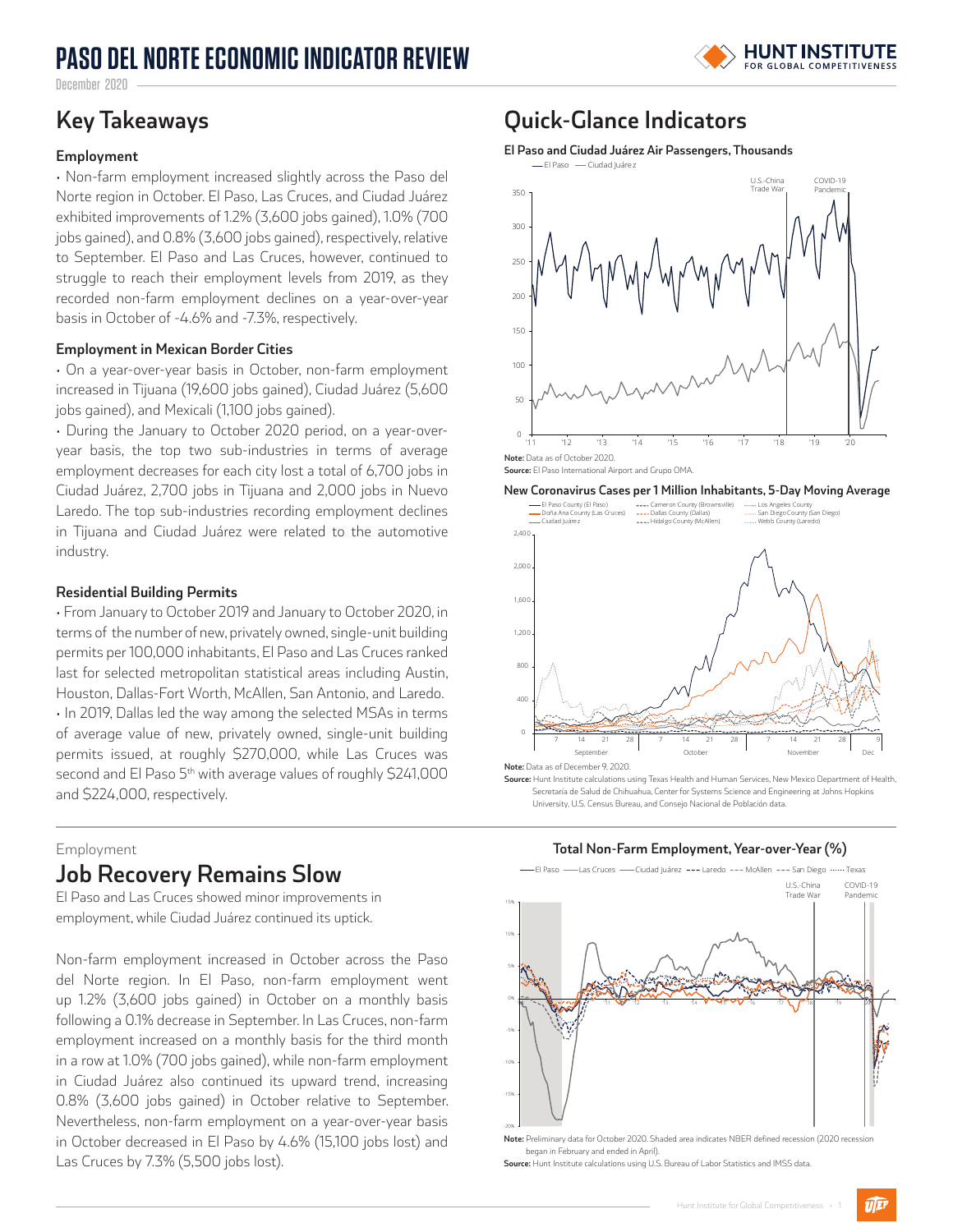# **PASO DEL NORTE ECONOMIC INDICATOR REVIEW**

# **HUNT INSTITUTE**

December 2020

Analyzing five sectors of employment from September to October, the Services sector led the month-to-month job gains in October for El Paso (2,800 jobs gained) and Las Cruces (800 jobs gained), and the Manufacturing sector (3,200 jobs gained) led gains for Ciudad Juárez. El Paso increased across four of the five sectors, with the largest increases in Services and Trade (400 jobs gained), while Manufacturing remained unchanged for the second month in a row. In Las Cruces, sectors other than Services (800 jobs gained) either lost jobs (Manufacturing with -100 jobs) or remained stagnant (Mining and Construction, Transportation and Utilities, and Trade). In Ciudad Juárez, all sectors, except Mining and Construction (200 jobs lost) and Services (stagnant), increased, led by job gains in Manufacturing and Trade with 3,200 jobs and 400 jobs, respectively. On a yearover-year basis, however, all sectors in El Paso and Las Cruces experienced job losses; while in Ciudad Juárez, all sectors, except Manufacturing (11,600 jobs gained) and Transportation and Utilities (800 jobs gained), experienced job losses.





**Note:** Preliminary data for October 2020. Services exclude Transportation and Utilities and Trade. Numbers are rounded to the nearest hundred

**Source:** Hunt Institute calculations using U.S. Bureau of Labor Statistics and IMSS data.

### COVID Impact on Mexican Employment

### **Automotive Industry Employment Impacted in Mexican Border Cities**

Automotive related employment sub-industries were hit the hardest in Tijuana and Ciudad Juárez.

On a year-over-year basis, non-farm employment increased in October by 19,600 jobs in Tijuana; 5,600 jobs in Ciudad Juárez; and 1,100 jobs in Mexicali. Selected Mexican cities to the east of Ciudad Juárez, however, recorded job losses with respect to employment levels from a year ago: Matamoros with 5,200 jobs lost; Reynosa with 4,700 jobs lost; and Nuevo Laredo with 800 jobs lost. In order to examine the impact of COVID across Mexican border cities, the top sub-industries in terms of employment increases and decreases were assessed for Tijuana, Ciudad Juárez, and Nuevo Laredo. When comparing the average monthly employment during the January to October 2020 period to the average monthly employment during the January to October 2019 period, the top two sub-industries in terms of employment increases for each city added a total of approximately 7,800 jobs in Tijuana; 5,400 jobs in Ciudad Juárez; and 1,400 jobs in Nuevo Laredo.



One of the top employment sub-industries that led the average employment increases across Tijuana (3,500 jobs gained), Ciudad Juárez (3,100 jobs gained), and Nuevo Laredo (1,000 jobs gained) in the January to October 2020 period on a year-over-year basis was the manufacturing of scientific and professional apparatus sub-industry. According to conversations with local manufacturing and assembly plants in Ciudad Juárez, due to the COVID-19 outbreak, some manufacturing firms have shifted their production to produce medical equipment. Among others, this could potentially explain the increased employment across these cities for this sub-industry, given that it includes the manufacturing of medical and laboratory equipment.

### **Top 2 Sub-Industry Average Employment Increases in Selected Mexican Cities, Jan-Oct 2020 (YoY)**

| <b>Sector</b>                         | Tijuana | Ciudad<br>Juárez | Nuevo<br>Laredo | <b>Total</b> |
|---------------------------------------|---------|------------------|-----------------|--------------|
| Scientific and Professional Apparatus | 3.500   | 3.100            | 1.000           | 7.600        |
| Radio. Television and Communications  | 4.300   | 2.300            |                 | 6.600        |
| Supermarkets and Self-Service Stores  |         |                  | 400             | 400          |
|                                       | 7.800   | 5.400            | 1.400           | 14.600       |
|                                       |         |                  |                 |              |

**Note:** Average employment refers to the average monthly employment during the January to October period. YoY denotes year-over-year. Numbers are rounded to the nearest hundred. (A) is the manufacturing, **Note:** assembly and/or repair of scientific and professional apparatus equipment; (B) is the manufacturing and/ **Note:** or assembly of radio, television and communications equipment; (C) is supermarkets, self-service stores **Note:** and specialized department stores by merchandise line. **Source:** Hunt Institute calculations using IMSS data.

The sub-industries hit the hardest during the January to October 2020 period compared to the same period in 2019 lost on average a total of 6,700 jobs in Ciudad Juárez, 2,700 jobs in Tijuana, and 2,000 jobs in Nuevo Laredo. The top sub-industries recording employment declines in Tijuana and Ciudad Juárez were related to the automotive industry.